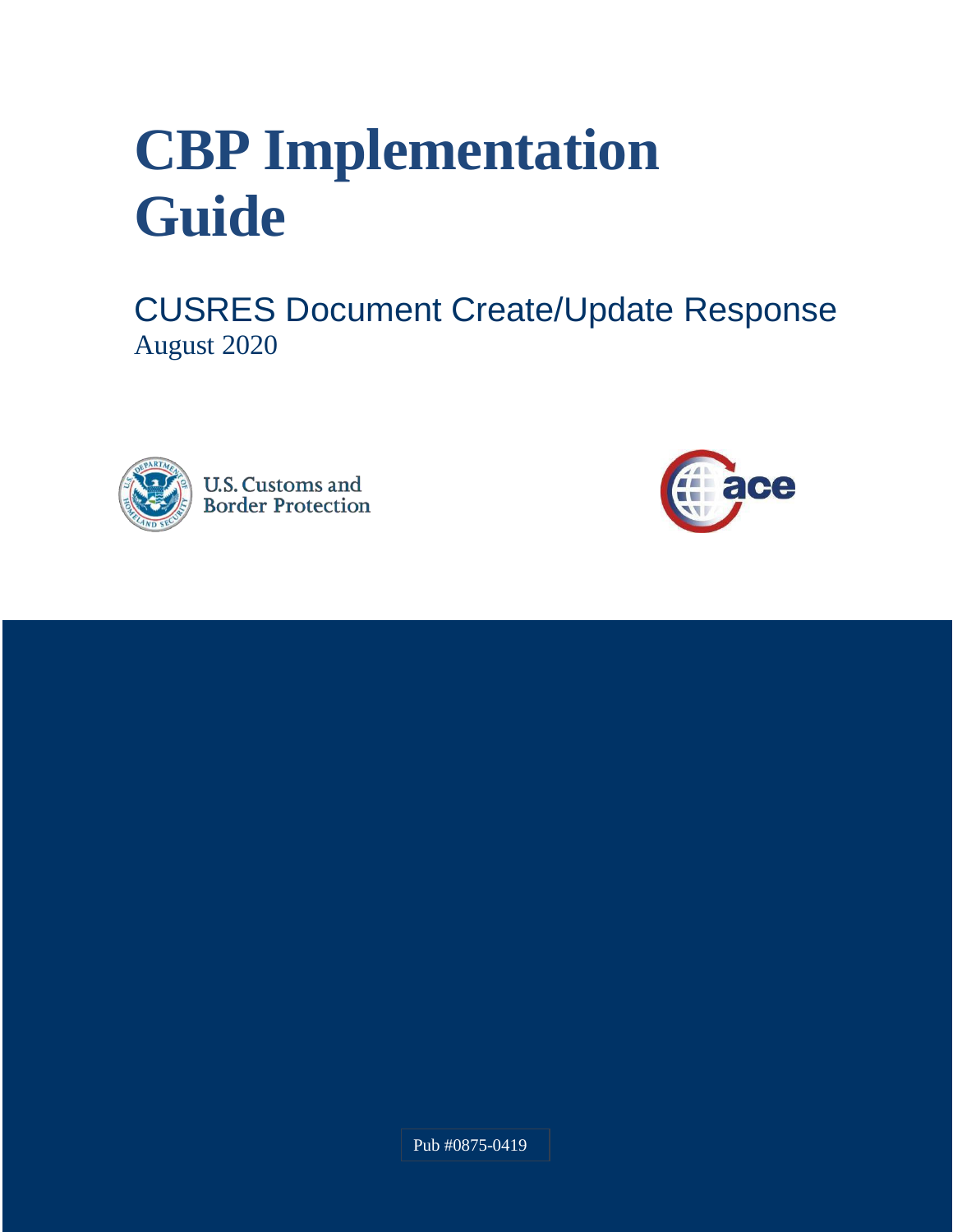# **CUSRES Customs Response Message**

### **Introduction:**

This U.S. Customs and Border Protection (CBP) Response Message (CUSRES) permits the transfer of data from a customs administration:

- To acknowledge the receipt of the message - to indicate whether the information received is correct or if there are errors (i.e. accepted without errors, accepted with errors, rejected, etc.) - to inform the sender of the status of the customs declaration (i.e. goods released, goods for examination, documents required, etc.) - to transmit additional information as agreed between parties (i.e. tax information, quantity information, etc.) - to respond to batched messages (i.e. CUSDEC, CUSCAR, SANCRT, REQDOC).

Note: this message is not meant to replace the functionality of the CONTRL message.

#### **Notes:**

This Message Implementation Guideline (MIG) for the electronic Certificate Information system (eCERT) will be used by U.S. Customs and Border Protection (CBP) to reply with the acceptance/rejection status of the SANCRT message.

| M                         | Pos.<br>No.<br>0010 | Seg.<br>ID<br><b>UNH</b> | Name<br><b>Message Header</b>                      | Req.<br>Des.<br>M | Max.Use<br>1 | Group<br><b>Repeat</b> | <b>Notes and</b><br><b>Comments</b> |
|---------------------------|---------------------|--------------------------|----------------------------------------------------|-------------------|--------------|------------------------|-------------------------------------|
| M                         | 0020                | <b>BGM</b>               | <b>Beginning of Message</b>                        | M                 | 1            |                        |                                     |
|                           | 0030                | <b>DTM</b>               | Date/Time/Period                                   | $\mathbf C$       | 9            |                        |                                     |
| Not Used                  | 0040                | <b>FTX</b>               | Free text                                          | $\mathsf{C}$      | 99           |                        |                                     |
| Not Used                  | 0050                | <b>TDT</b>               | Details of Transport                               | $\mathsf{C}$      | 9            |                        |                                     |
| Not Used                  | 0060                | <b>LOC</b>               | Place/Location Identification                      | $\mathsf{C}$      | 99           |                        |                                     |
| Not Used                  | 0070                | <b>GIS</b>               | General Indicator                                  | $\mathsf{C}$      | 10           |                        |                                     |
| Not Used                  | 0080                | <b>EQD</b>               | <b>Equipment Details</b>                           | $\mathsf{C}$      | 999          |                        |                                     |
| Not Used                  | 0090                |                          | Segment Group 1: NAD-SG2                           | $\mathsf{C}$      |              | 9                      |                                     |
| Not Used                  | 0100                | <b>NAD</b>               | Name and Address                                   | M                 | 1            |                        |                                     |
| Not Used                  | 0110                |                          | Segment Group 2: CTA-COM                           | $\overline{C}$    |              | $\overline{9}$         |                                     |
| Not Used                  | 0120                | <b>CTA</b>               | <b>Contact Information</b>                         | M                 | 1            |                        |                                     |
| Not Used                  | 0130                | <b>COM</b>               | <b>Communication Contact</b>                       | $\mathsf{C}$      | 9            |                        |                                     |
|                           |                     |                          |                                                    |                   |              |                        |                                     |
| Not Used                  | 0140                |                          | Segment Group 3: RFF-DTM-LOC                       | $\overline{C}$    |              | 999                    |                                     |
| Not Used                  | 0150                | <b>RFF</b>               | Reference                                          | M                 | $\mathbf{1}$ |                        |                                     |
| Not Used                  | 0160                | <b>DTM</b>               | Date/Time/Period                                   | $\mathcal{C}$     | 9            |                        |                                     |
| Not Used                  | 0170                | <b>LOC</b>               | Place/Location Identification                      | $\mathsf{C}$      | 9            |                        |                                     |
|                           |                     |                          |                                                    |                   |              |                        |                                     |
|                           | 0180                |                          | <b>Segment Group 4: ERP-RFF-ERC-</b><br><b>FTX</b> | $\overline{C}$    |              | 99                     |                                     |
| M                         | 0190                | <b>ERP</b>               | <b>Error Point Details</b>                         | M                 | 1            |                        |                                     |
| Not Used                  | 0200                | <b>RFF</b>               | Reference                                          | $\mathsf{C}$      | 9            |                        |                                     |
| <b>Must</b><br><b>Use</b> | 0210                | <b>ERC</b>               | <b>Application Error Information</b>               | $\mathbf C$       | 99           |                        |                                     |
| Not Used                  | 0220                | <b>FTX</b>               | Free Text                                          | $\mathsf{C}$      | 99           |                        |                                     |
| Not Used                  | 0230                |                          | Segment Group 5: TAX-MOA-GIS                       | $\mathbf C$       |              | 99                     |                                     |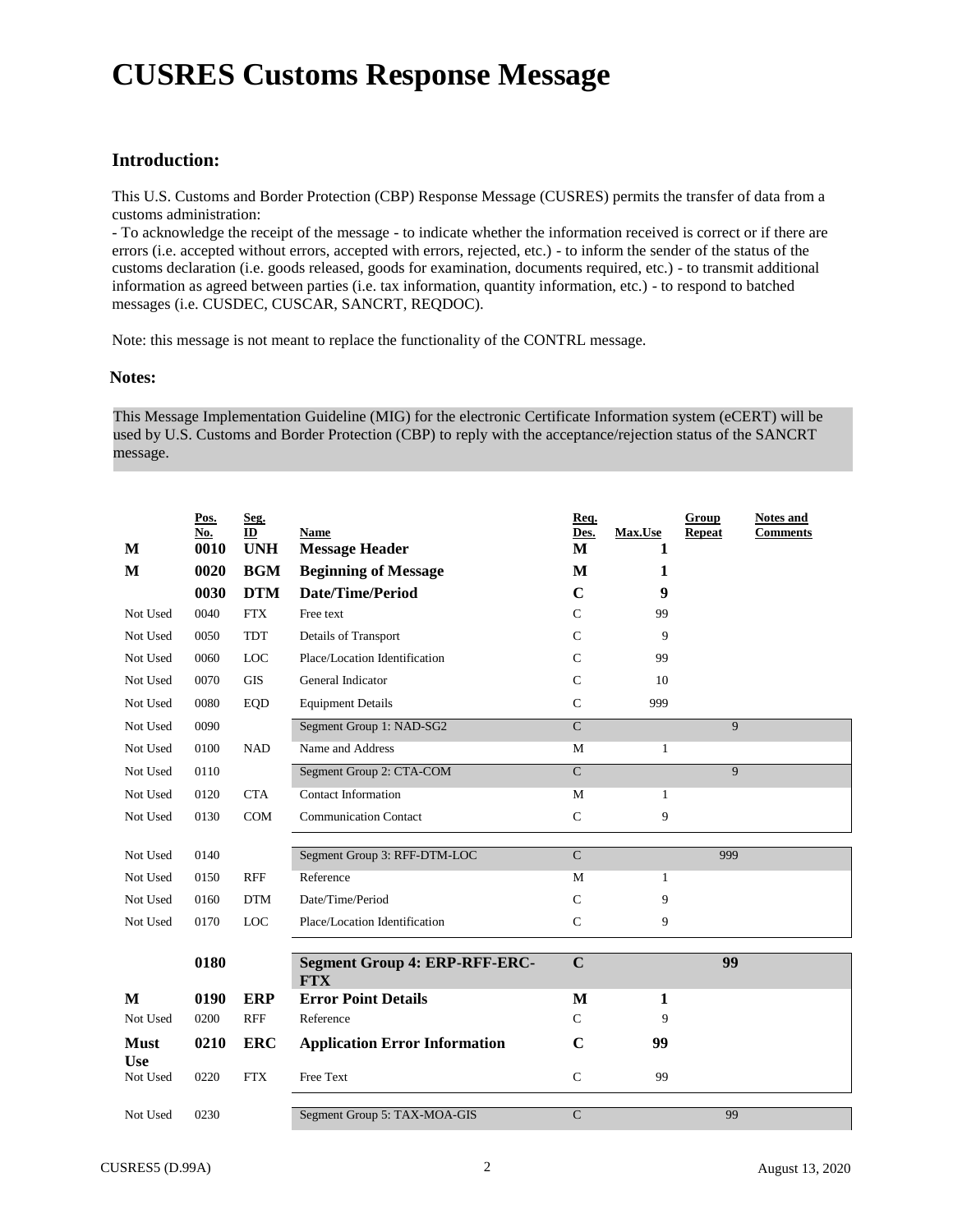| Not Used | 0240 | <b>TAX</b>  | Duty/Tax/Fee Details                                                                        | M                       | $\mathbf{1}$ |      |
|----------|------|-------------|---------------------------------------------------------------------------------------------|-------------------------|--------------|------|
| Not Used | 0250 | MOA         | <b>Monetary Amount</b>                                                                      | C                       | 99           |      |
| Not Used | 0260 | <b>GIS</b>  | General Indicator                                                                           | C                       | 99           |      |
| Not Used | 0270 |             | Segment Group 6: DOC-PAC-RFF-PCI-FTX-<br>TDT-LOC-DTM-GIS-MEA-EQD-SG7-SG9-<br>SG10-SG11-SG13 | $\overline{C}$          |              | 9999 |
| Not Used | 0280 | DOC         | Document/Message Details                                                                    | М                       | 1            |      |
| Not Used | 0290 | PAC         | Package                                                                                     | $\mathsf{C}$            | 9            |      |
| Not Used | 0300 | RFF         | Reference                                                                                   | C                       | 9            |      |
| Not Used | 0310 | PCI         | Package Identification                                                                      | C                       | 9            |      |
| Not Used | 0320 | <b>FTX</b>  | Free Text                                                                                   | C                       | 9            |      |
| Not Used | 0330 | <b>TDT</b>  | Details of Transport                                                                        | C                       | 9            |      |
| Not Used | 0340 | <b>LOC</b>  | Place/Location Identification                                                               | C                       | 9            |      |
| Not Used | 0350 | <b>DTM</b>  | Date/Time/Period                                                                            | C                       | 9            |      |
| Not Used | 0360 | <b>GIS</b>  | General Indicator                                                                           | C                       | 9            |      |
| Not Used | 0370 | MEA         | Measurements                                                                                | C                       | 99           |      |
| Not Used | 0380 | <b>EQD</b>  | <b>Equipment Details</b>                                                                    | $\mathsf{C}$            | 999          |      |
| Not Used | 0390 |             | Segment Group 7: NAD-SG8                                                                    | $\mathbf C$             | 9            |      |
| Not Used | 0400 | NAD         | Name and Address                                                                            | М                       | $\mathbf{1}$ |      |
| Not Used | 0410 |             | Segment Group 8: CTA-COM                                                                    | $\overline{\mathsf{C}}$ |              | 9    |
| Not Used | 0420 | <b>CTA</b>  | <b>Contact Information</b>                                                                  | М                       | $\mathbf{1}$ |      |
| Not Used | 0430 | <b>COM</b>  | <b>Communication Contact</b>                                                                | ${\bf C}$               | 9            |      |
| Not Used | 0440 |             | Segment Group 9: MOA-CUX                                                                    | $\overline{C}$          |              | 99   |
| Not Used | 0450 | MOA         | Monetary Amount                                                                             | M                       | $\mathbf{1}$ |      |
| Not Used | 0460 | <b>CUX</b>  | Currencies                                                                                  | ${\bf C}$               | 9            |      |
| Not Used | 0470 |             | Segment Group 10: TAX-MOA-GIS                                                               | $\overline{C}$          |              | 9999 |
|          | 0480 | <b>TAX</b>  |                                                                                             | $\mathbf M$             |              |      |
| Not Used |      |             | Duty/Tax/Fee Details                                                                        |                         | $\mathbf{1}$ |      |
| Not Used | 0490 | MOA         | Monetary Amount                                                                             | $\mathsf{C}$            | 99           |      |
| Not Used | 0500 | <b>GIS</b>  | General Indicator                                                                           | C                       | 99           |      |
| Not Used | 0510 |             | Segment Group 11: CST-FTX-SG12                                                              | $\overline{\mathsf{C}}$ |              | 9999 |
| Not Used | 0520 | <b>CST</b>  | <b>Customs Status of Goods</b>                                                              | М                       | 1            |      |
| Not Used | 0530 | ${\rm FTX}$ | Free Text                                                                                   | C                       | 9            |      |
| Not Used | 0540 |             | Segment Group 12: TAX-MOA-FIS-MEA-RFF                                                       | $\mathsf{C}$            |              | 99   |
| Not Used | 0550 | <b>TAX</b>  | Duty/Tax/Fee Details                                                                        | М                       | $\mathbf{1}$ |      |
| Not Used | 0560 | <b>MOA</b>  | Monetary Amount                                                                             | $\mathbf C$             | 99           |      |
| Not Used | 0570 | GIS         | General Indicator                                                                           | С                       | 99           |      |
| Not Used | 0580 | <b>MEA</b>  | Measurements                                                                                | C                       | 9            |      |
| Not Used | 0590 | RFF         | Reference                                                                                   | $\mathsf{C}$            | 9            |      |
| Not Used | 0600 |             | Segment Group 13: ERP-RFF-ERC-FTX                                                           | $\overline{C}$          |              | 9999 |
| Not Used | 0610 | ERP         | <b>Error Point Details</b>                                                                  | M                       | 1            |      |
| Not Used | 0620 | <b>RFF</b>  | Reference                                                                                   | C                       | 9            |      |
| Not Used | 0630 | ERC         | Application Error Information                                                               | $\mathsf{C}$            | 9999         |      |
| Not Used | 0640 | <b>FTX</b>  | Free Text                                                                                   | $\mathsf{C}$            | 9            |      |
|          | 0650 | <b>CNT</b>  | <b>Control Total</b>                                                                        | $\mathbf C$             | 9            |      |
| Not Used | 0660 |             | Segment Group 14: AUT-DTM                                                                   | $\overline{C}$          |              | 9    |
| Not Used | 0670 | AUT         | <b>Authentication Result</b>                                                                | М                       | $\mathbf{1}$ |      |
| Not Used | 0680 | <b>DTM</b>  | Date/Time/Period                                                                            | ${\bf C}$               | 9            |      |
| M        | 0690 | <b>UNT</b>  | <b>Message Trailer</b>                                                                      | $\mathbf M$             | $\mathbf{1}$ |      |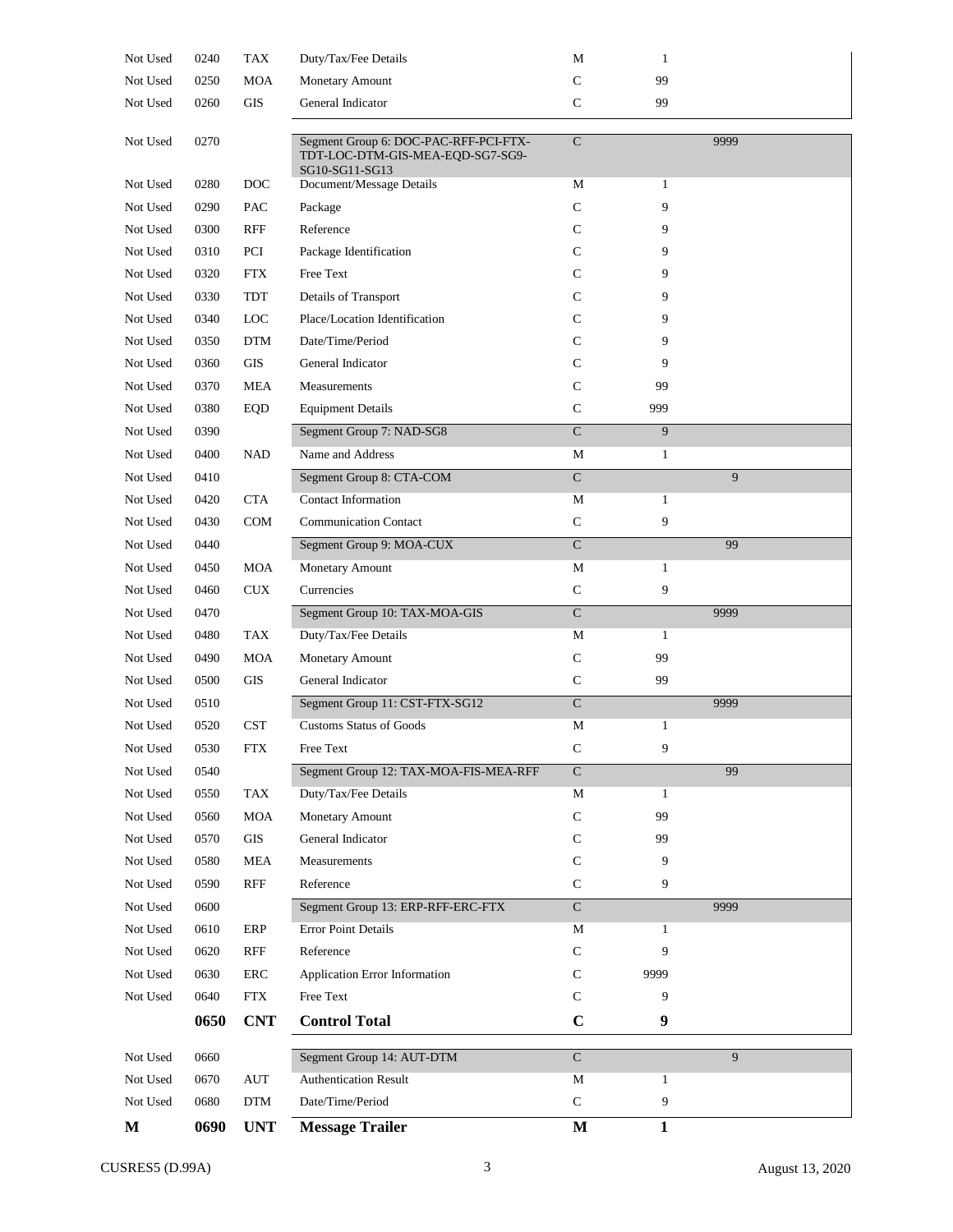|                        | Segment: UNH Message Header                                                                                                     |
|------------------------|---------------------------------------------------------------------------------------------------------------------------------|
| <b>Position:</b>       | 0010                                                                                                                            |
| Group:                 |                                                                                                                                 |
| <b>Level:</b> $\theta$ |                                                                                                                                 |
| Usage:                 | Mandatory                                                                                                                       |
| <b>Max Use:</b>        |                                                                                                                                 |
| <b>Purpose:</b>        | A service segment starting and uniquely identifying a message. The message type code for the<br>CBP response message is CUSRES. |
|                        | Note: CBP response messages conforming to this document must contain the following data in<br>segment UNH, composite S009:      |
|                        | Data element 0065 CUSRES 0052 D 0054 99A<br>0051 UN                                                                             |

#### **Dependency Notes: Sematic Notes:**

**Comments:**

## **Data Element Summary Data Component Element Element Name Attributes**<br>0062 **MESSAGE REFERENCE NUMBER M** 1 and **M 0062 MESSAGE REFERENCE NUMBER M 1 an..14** Unique message reference assigned by the sender. This is a control number generated by the CBP system. **M S009 MESSAGE IDENTIFIER M 1** Identification of the type, version etc. of the message being interchanged. **M 0065 Message type identifier M an..6** Code identifying a type of message and assigned by its controlling agency. Always "CUSRES". CUSRES U.S. Customs and Border Protection response message **M 0052 Message type version number M an..3** Version number of a message type. Always "D". D Draft version/UN/EDIFACT Directory **M 0054 Message type release number M an..3** Release number within the current message type version number (0052). Always "99A". 99A Release 1999 - A **M 0051 Controlling agency M an..2** Code identifying the agency controlling the specification, maintenance and publication of the message type. Always "UN". UN UN/ECE/TRADE/WP.4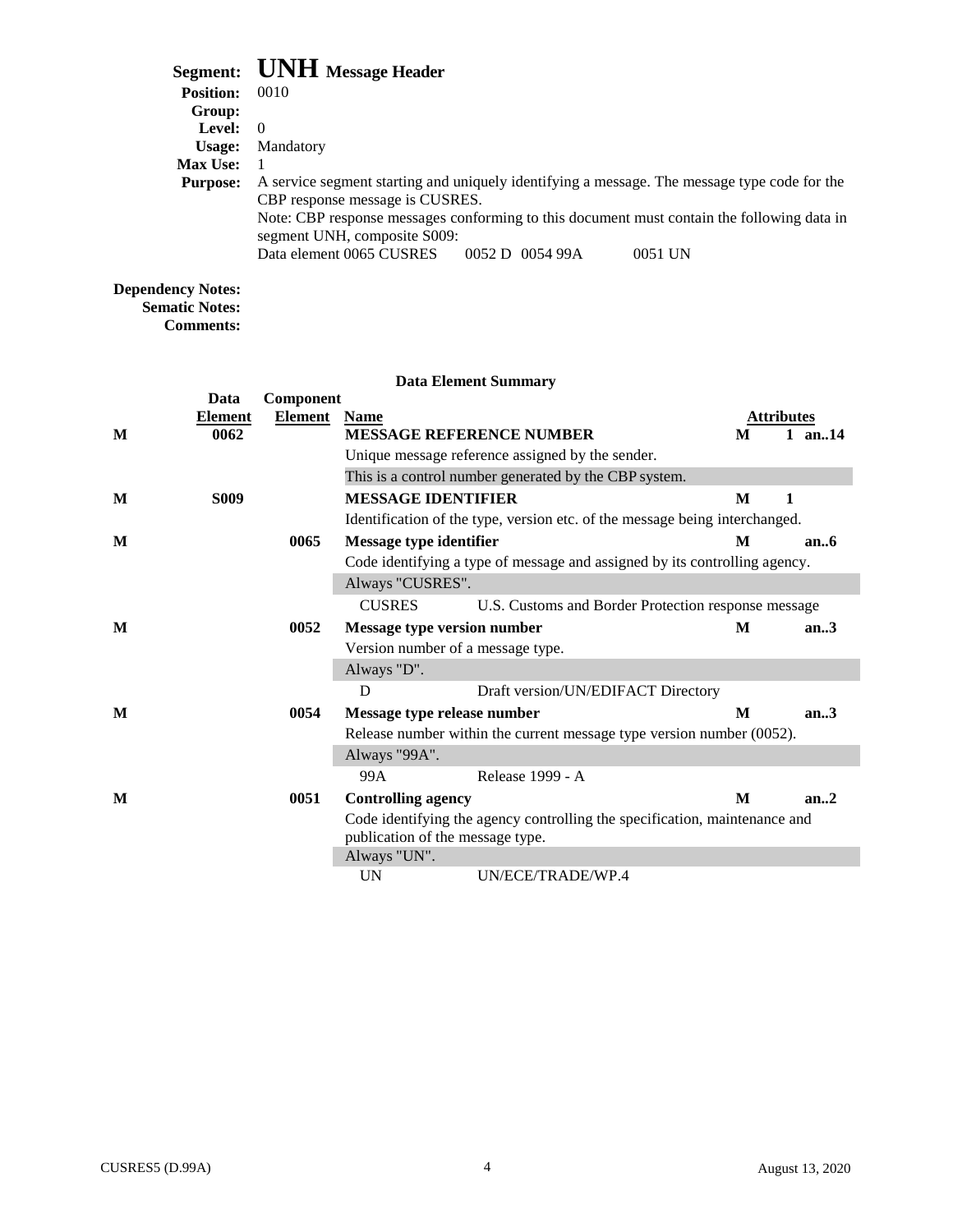# **Segment: BGM Beginning of Message**

| <b>Position:</b>  | 0020                                                                                       |  |
|-------------------|--------------------------------------------------------------------------------------------|--|
| Group:            |                                                                                            |  |
| <b>Level:</b> $0$ |                                                                                            |  |
| Usage:            | Mandatory                                                                                  |  |
| <b>Max Use:</b>   |                                                                                            |  |
| <b>Purpose:</b>   | A segment identifying the type and the reference number of the message to which the CURSES |  |
|                   | is a response.                                                                             |  |
|                   |                                                                                            |  |

#### **Dependency Notes: Sematic Notes:**

**Comments:**

### **Data Element Summary Data Component Element Element Name Attributes C002 DOCUMENT/MESSAGE NAME C 1** Identification of a type of document/message by code or name. Code preferred. **Must Use 1001 Document/message name, coded C an..3** Document/message identifier expressed in code. Always "962". 962 Document response (CBP) **1000 Document/message name C an..35** Plain language identifier specifying the function of a document/message. Always "CUSRES". **C106 DOCUMENT/MESSAGE IDENTIFICATION C 1** Identification of a document/message by its number and eventually its version or revision. **1004 Document/message number C an..35** Reference number assigned to the document/message by the issuer. Certificate/License or Visa number must be reported in this data element. **1225 MESSAGE FUNCTION, CODED C 1 an..3** Code indicating the function of the message. Always "11". 11 Response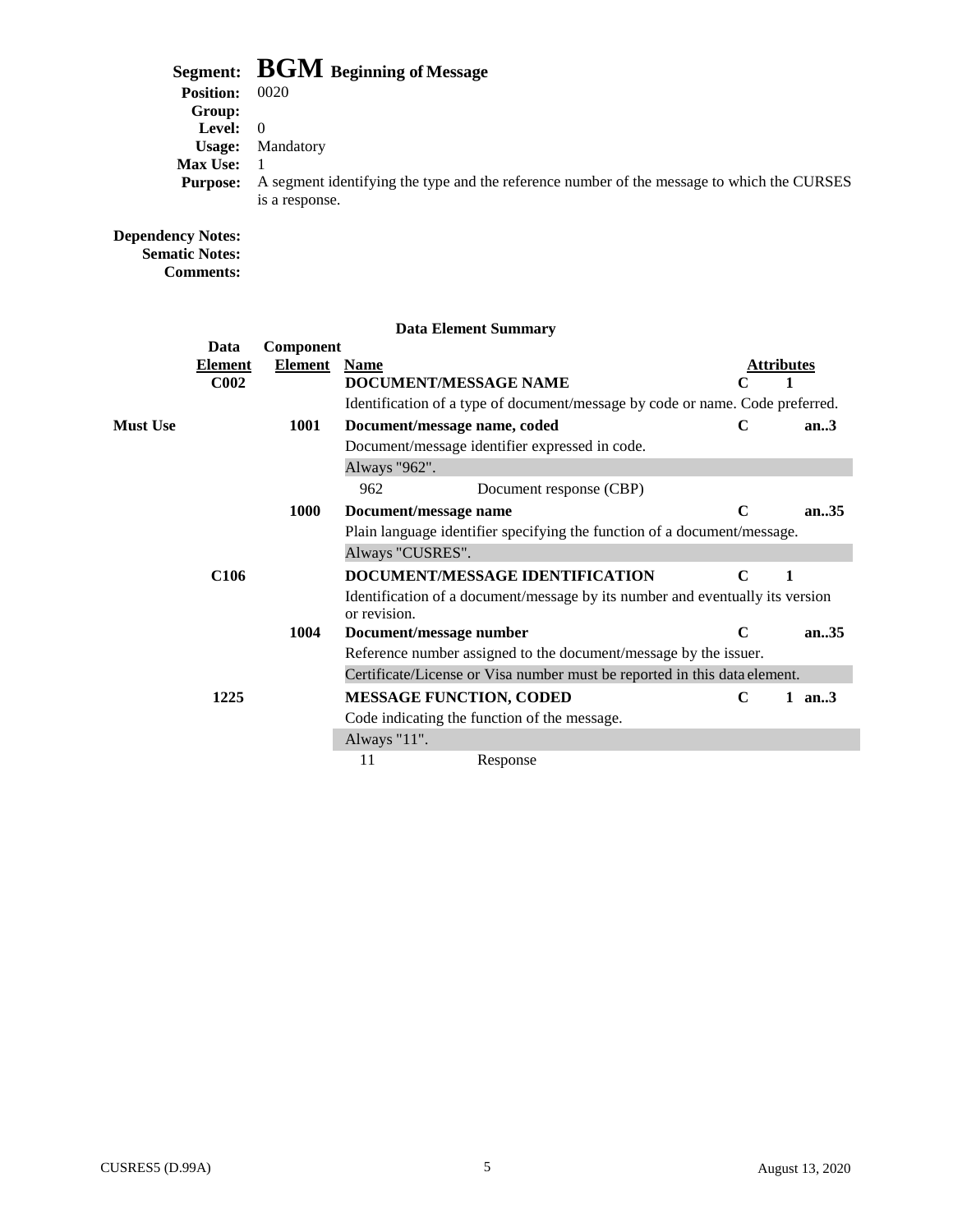# **Segment: DTM Date/Time/Period**

| <b>Position:</b> 0030 |                                                          |
|-----------------------|----------------------------------------------------------|
| Group:                |                                                          |
| <b>Level:</b> $0$     |                                                          |
|                       | <b>Usage:</b> Conditional (Optional)                     |
| <b>Max Use:</b>       |                                                          |
|                       | <b>Purpose:</b> To specify date, and/or time, or period. |
|                       |                                                          |

#### **Dependency Notes:**

**Sematic Notes:**

**Comments:**

**Notes:** This segment will provide the date and time stamp of the Certificate/License or Visa registration.

#### **Data Element Summary Data Component Element Element Name Attributes M C507 DATE/TIME/PERIOD M 1** Date and/or time, or period relevant to the specified date/time/period type. **M 2005 Date/time/period qualifier M an..3** Code giving specific meaning to a date, time or period. Always "137". 137 Document/message date/time **2380 Date/time/period C an..35** The value of a date, a date and time, a time or of a period in a specified representation. Format "CCYYMMDDHHMM". **2379 Date/time/period format qualifier C an..3** Specification of the representation of a date, a date and time or of a period. Always "203". 203 CCYYMMDDHHMM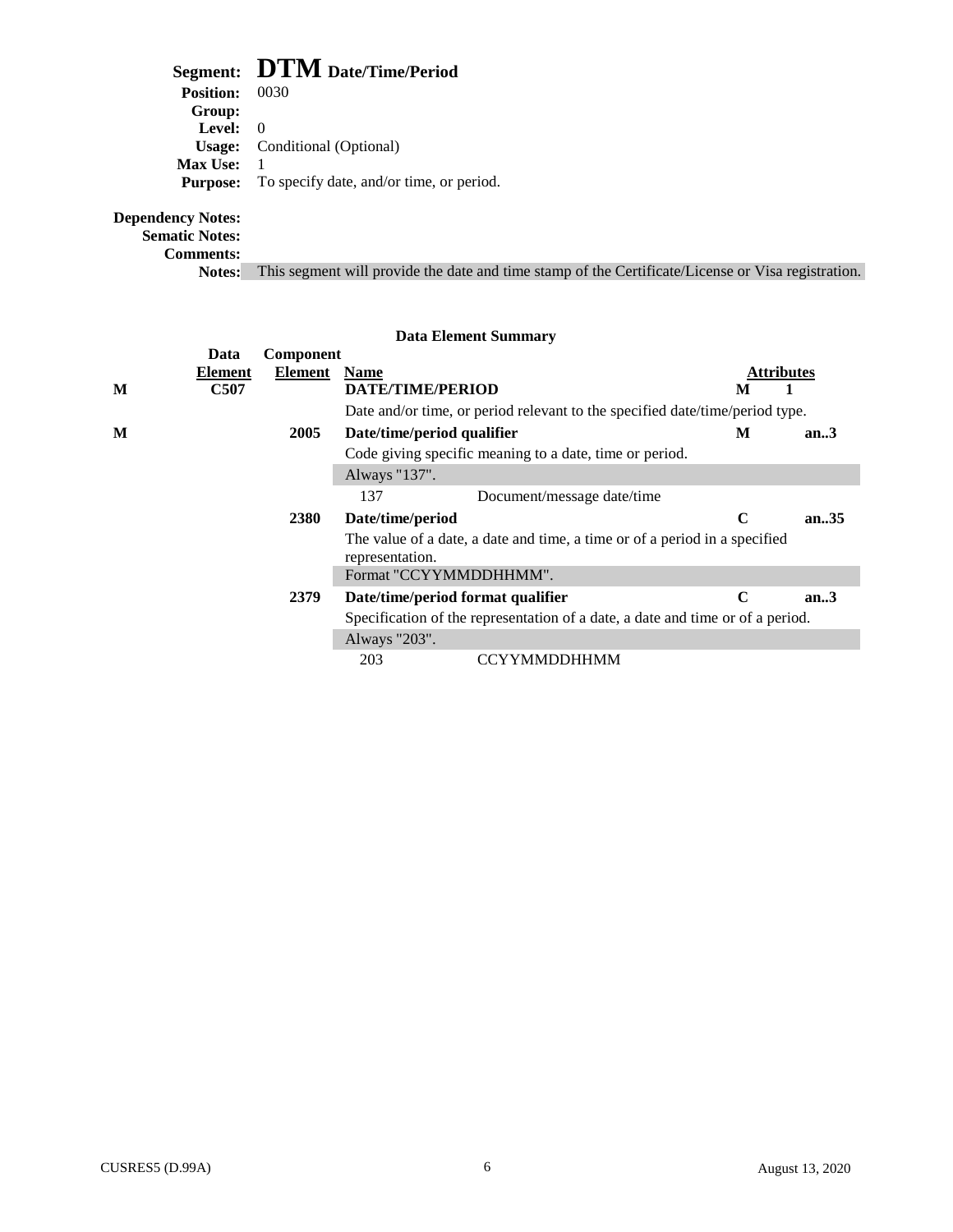|                   | Group: ERP Segment Group 4: Error Point Details                                              |
|-------------------|----------------------------------------------------------------------------------------------|
| <b>Position:</b>  | 0180                                                                                         |
| Group:            |                                                                                              |
| <b>Level:</b> $1$ |                                                                                              |
| Usage:            | Conditional (Optional)                                                                       |
| <b>Max Use:</b>   | - 99                                                                                         |
| <b>Purpose:</b>   | A group of segments identifying an application error condition within a message to which the |
|                   | CURSES is a response.                                                                        |
| <b>Comments:</b>  |                                                                                              |

**Notes:** Segment Group 4 is conditional.

# **Segment Summary**

|   |       |      | $\sim$                               |      |            |        |
|---|-------|------|--------------------------------------|------|------------|--------|
|   | Pos.  | Seg. |                                      | Rea. | Max.       | Group: |
|   | No    | ID   | Name                                 | Des. | <b>Use</b> | Repeat |
| М | 0190. | ERP  | <b>Error Point Details</b>           | M    |            |        |
|   | 0210  | ERC  | <b>Application Error Information</b> |      | 99         |        |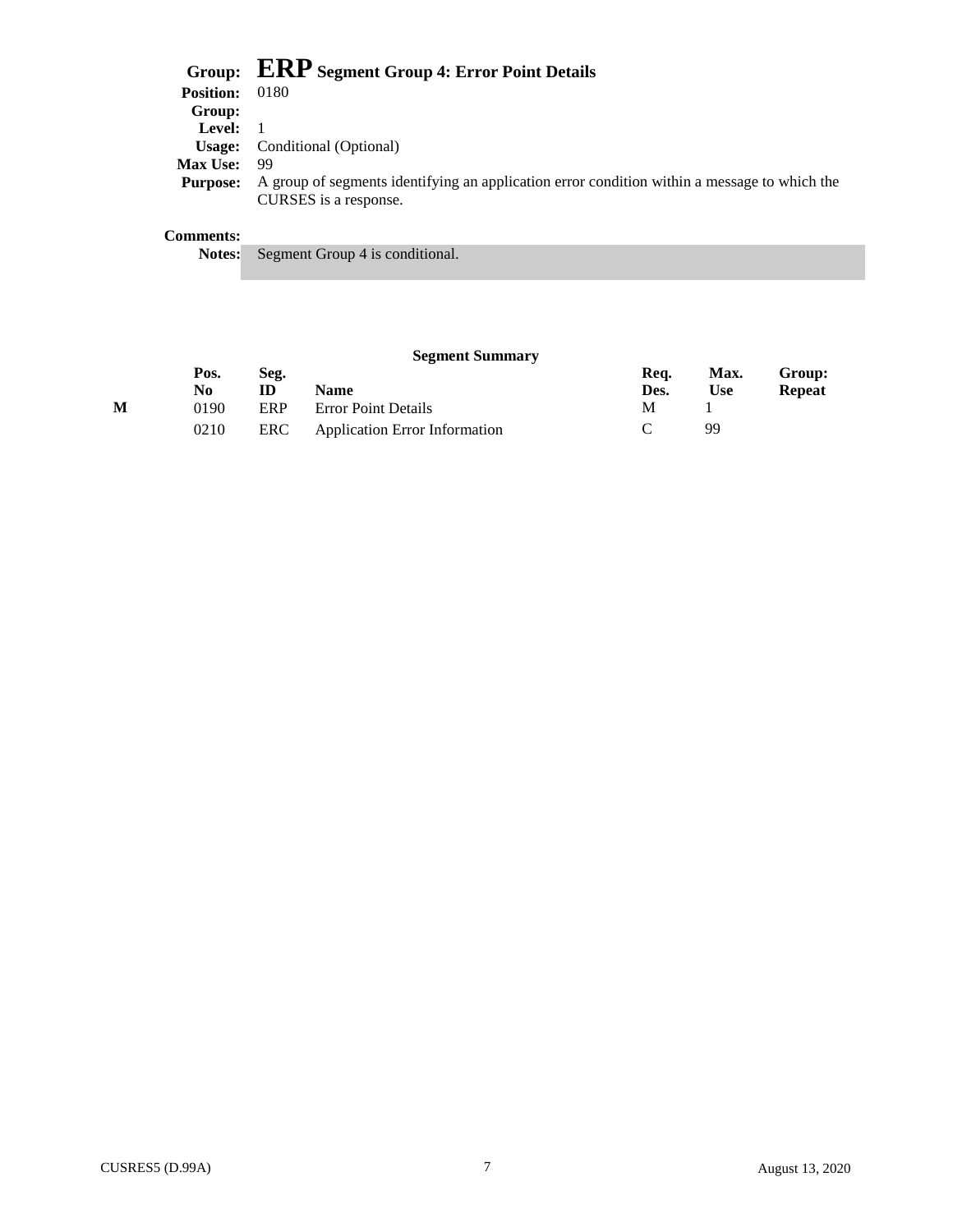# **Segment: ERP Error Point Details**

|                 | <b>Position:</b> 0190 (Triger Segment)                      |                        |
|-----------------|-------------------------------------------------------------|------------------------|
| Group:          | Segment Group 4 (Error Point Details)                       | Conditional (Optional) |
| Level:          |                                                             |                        |
|                 | <b>Usage:</b> Mandatory                                     |                        |
| <b>Max Use:</b> |                                                             |                        |
| <b>Purpose:</b> | A segment identifying the location of an application error. |                        |
|                 |                                                             |                        |
|                 |                                                             |                        |

## **Dependency Notes:**

**Sematic Notes:**

**Comments:**

Notes: If the first occurrence of C701:1049 of the ERP segment equals one (1) - Heading section, then the ERC segment will report the status of the Certificate/License or Visa registration.

If C701:1049 of the ERP segment equals two (2) - Detail section, then the ERC segment will report a three (3) byte error code.

| Data           | <b>Component</b> |               |                                                      |   |                   |
|----------------|------------------|---------------|------------------------------------------------------|---|-------------------|
| <b>Element</b> | Element          | <b>Name</b>   |                                                      |   | <b>Attributes</b> |
| C701           |                  |               | <b>ERROR POINT DETAILS</b>                           |   |                   |
|                |                  |               | Indication of the point of error in a message        |   |                   |
|                | 1049             |               | <b>Message section, coded</b>                        | C | an.3              |
|                |                  |               | Code giving specific a particular part of a message. |   |                   |
|                |                  |               | Heading section                                      |   |                   |
|                |                  | $\mathcal{D}$ | Detail section of a message                          |   |                   |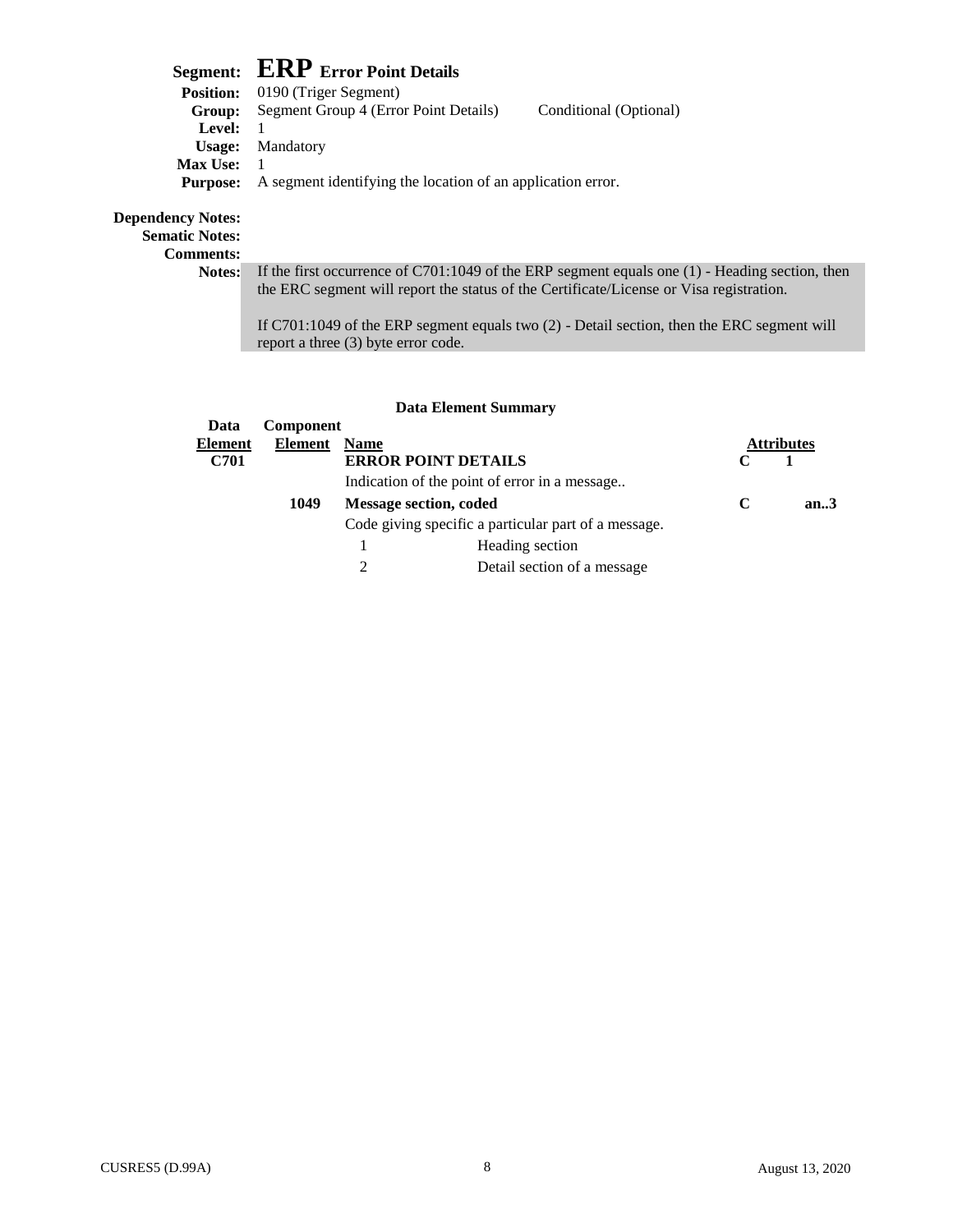|                  | Segment: ERC Application Error Information                      |
|------------------|-----------------------------------------------------------------|
| <b>Position:</b> | 0210                                                            |
| Group:           | Segment Group 4 (Error Point Details)<br>Conditional (Optional) |
| Level: $2$       |                                                                 |
|                  | <b>Usage:</b> Conditional (Required)                            |
| <b>Max Use:</b>  | 9999                                                            |
| <b>Purpose:</b>  | A segment identifying the type of application errors.           |
| Janov Natos:     |                                                                 |

### **Dependency Notes:**

**Sematic Notes:**

**Comments:**

**Notes:** This segment will provide the electronic Certificate Information System (eCERT) Document Registration Error Codes.

|   | Data           | Component |                                                                                                               |             |                   |
|---|----------------|-----------|---------------------------------------------------------------------------------------------------------------|-------------|-------------------|
|   | <b>Element</b> | Element   | <b>Name</b>                                                                                                   |             | <b>Attributes</b> |
| M | <b>C901</b>    |           | <b>APPLICATION ERROR DETAIL</b>                                                                               | M           |                   |
|   |                |           | Code assigned by the recipient of a message to indicate a data validation error<br>condition.                 |             |                   |
| M |                | 9321      | Application error identification                                                                              | M           | an.8              |
|   |                |           | The code assigned by the receiver of a message to the identification<br>of a data validation error condition. |             |                   |
|   |                |           | Refer to the eCERT Document Registration Error Code List.                                                     |             |                   |
|   |                | 1131      | Code list qualifier                                                                                           | $\mathbf C$ | an.3              |
|   |                |           | Identification of a code list.                                                                                |             |                   |
|   |                |           | Use "109" when ERP segment field C701:1049 equals 1                                                           |             |                   |
|   |                |           | Use "110" when ERP segment field C701:1049 equals 2                                                           |             |                   |
|   |                |           | CBP indicator<br>109                                                                                          |             |                   |
|   |                |           | Customs special codes<br>110                                                                                  |             |                   |
|   |                | 3055      | Code list responsible agency, coded                                                                           | $\mathbf C$ | an.3              |
|   |                |           | Code identifying the agency responsible for a code list.                                                      |             |                   |
|   |                |           | Always "111".                                                                                                 |             |                   |
|   |                |           | US, U.S. Customs and Border Protection<br>111                                                                 |             |                   |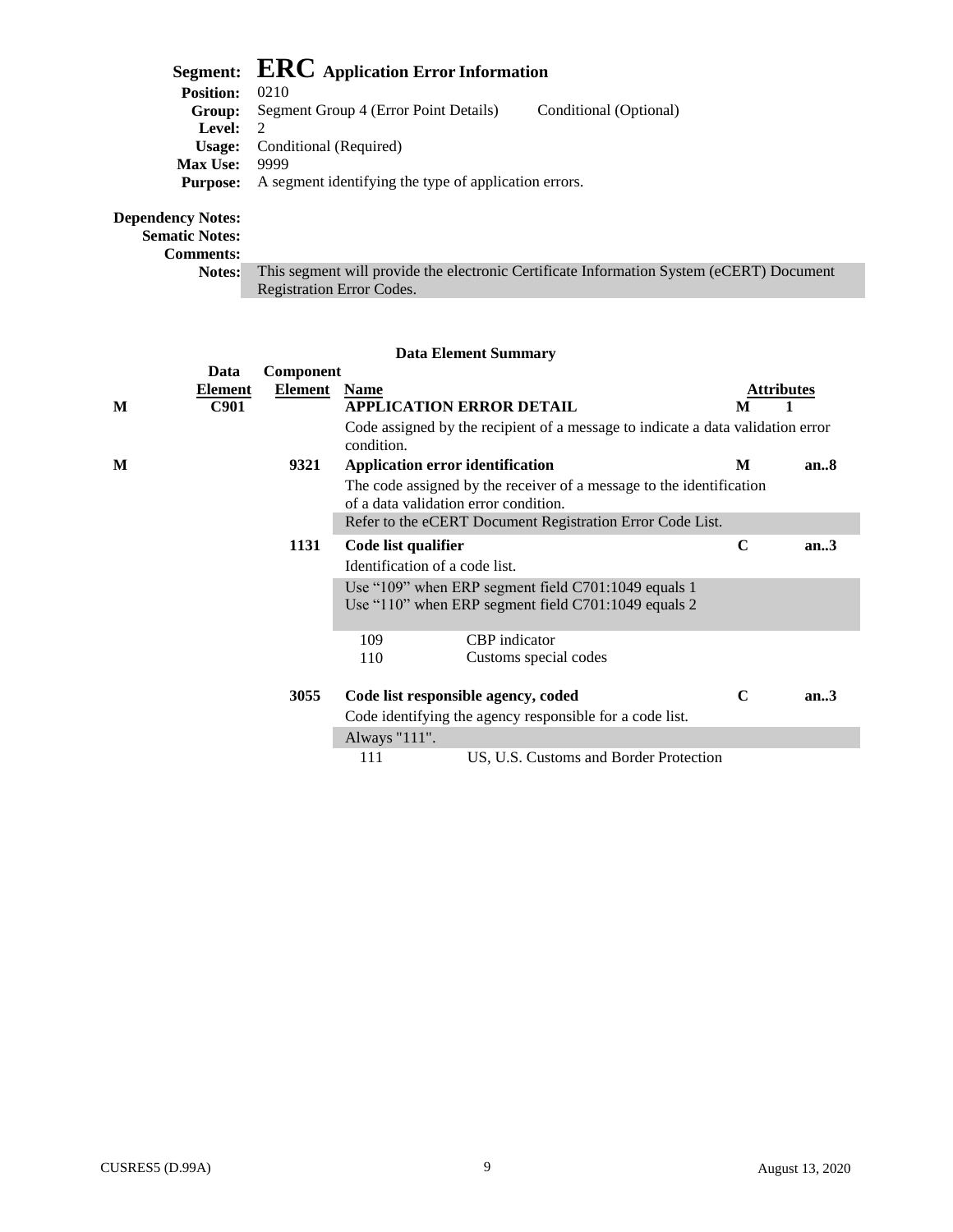# **Segment: CNT Control Total**

|                       | $\sim$                                    |
|-----------------------|-------------------------------------------|
| <b>Position:</b> 0650 |                                           |
| Group:                |                                           |
| Level:                | $\Omega$                                  |
|                       | <b>Usage:</b> Conditional (Optional)      |
| <b>Max Use:</b>       |                                           |
|                       | <b>Purpose:</b> To provide control total. |
|                       |                                           |

**Dependency Notes:**

**Sematic Notes: Comments:**

|   | Data             | Component |                                                                                                                   |                                                                                                                                                                    |      |  |  |  |
|---|------------------|-----------|-------------------------------------------------------------------------------------------------------------------|--------------------------------------------------------------------------------------------------------------------------------------------------------------------|------|--|--|--|
|   | Element          | Element   | <b>Name</b>                                                                                                       | Attributes                                                                                                                                                         |      |  |  |  |
| M | C <sub>270</sub> |           | <b>CONTROL</b>                                                                                                    | M                                                                                                                                                                  |      |  |  |  |
|   |                  |           | Control total for checking integrity of a message or part of a message.                                           |                                                                                                                                                                    |      |  |  |  |
| M |                  | 6069      | Control qualifier                                                                                                 | M                                                                                                                                                                  | an.3 |  |  |  |
|   |                  |           | Determines the source data elements in the message which forms the basis for<br>6066 Control value                |                                                                                                                                                                    |      |  |  |  |
|   |                  |           | Always "5".                                                                                                       |                                                                                                                                                                    |      |  |  |  |
|   |                  |           | 5<br>Number of CBP item detail lines                                                                              |                                                                                                                                                                    |      |  |  |  |
| M |                  | 6066      | <b>Control value</b>                                                                                              | M                                                                                                                                                                  | n.18 |  |  |  |
|   |                  |           | Value obtained from summing the values specified by the Control Qualifier<br>throughout the message (Hash total). |                                                                                                                                                                    |      |  |  |  |
|   |                  |           |                                                                                                                   | If processing of the SANCRT message generates errors, this data element will<br>reflect the number of reportable errors <i>i.e.</i> the total number of ERP loops. |      |  |  |  |
|   |                  |           | If processing of the SANCRT does not generate reportable errors, this value<br>will be zero $(0)$ .               |                                                                                                                                                                    |      |  |  |  |